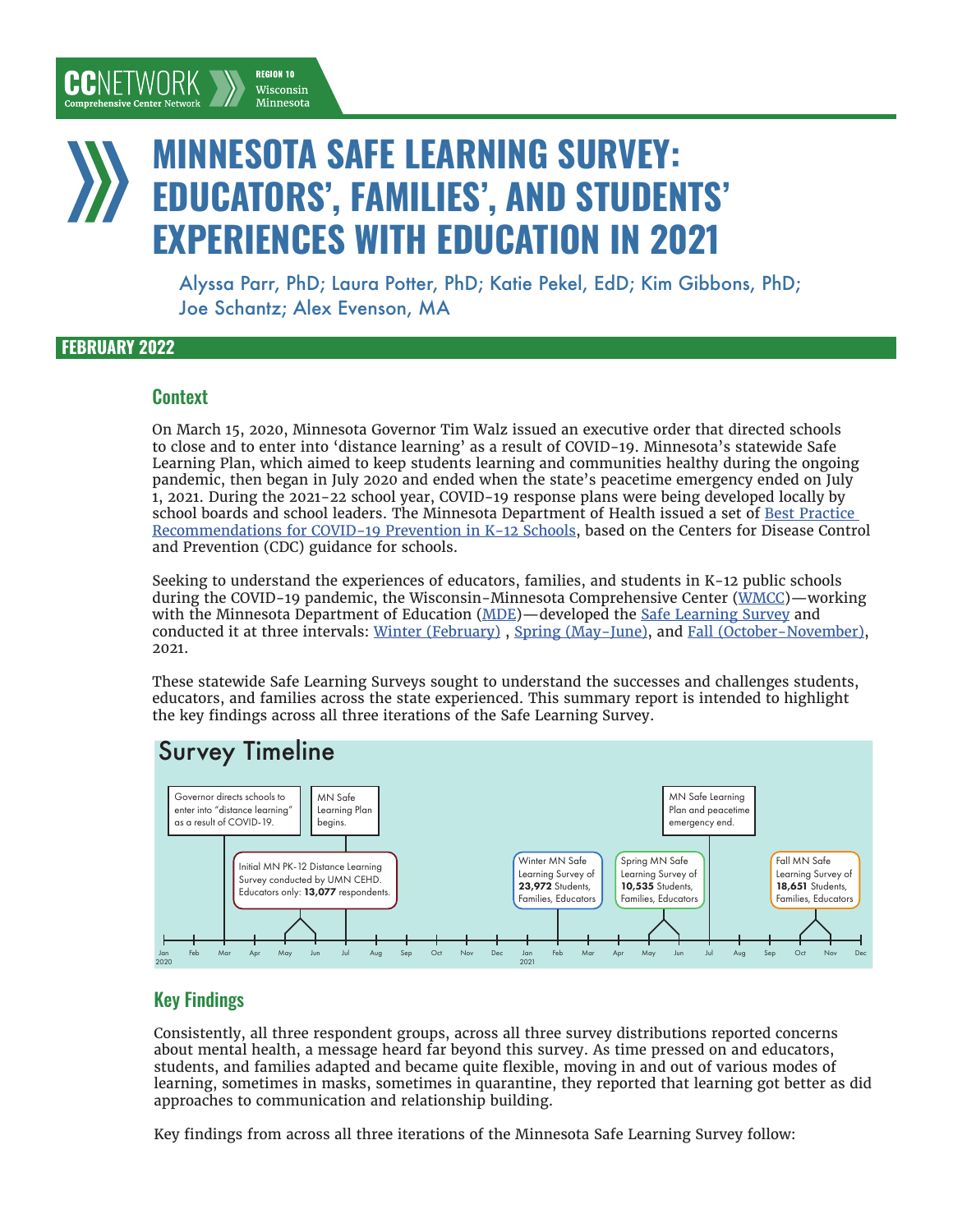**Mental health.** There was widespread consensus across educators, families, and students in the winter, fall, and spring of 2021 that mental health is a significant concern. While perhaps not new, the COVID-19 pandemic likely exacerbated mental health challenges leading to the need for additional support in these areas.

**REGION 10** Wisconsin Minnesota

**Comprehensive Center Network** 

- **• Mental health was consistently a top challenge.** Educators, families, and students repeatedly selected supporting the mental health of students and staff as a top challenge.
- **• Mental health support is needed.** All respondent groups across surveys reported mental health as an area in need of support and change moving forward. Educators, families, and students wanted more support for student and staff mental health. In addition, families wanted prevention and intervention for bullying/harassment. Students also wanted prevention and intervention for self-harm and suicide as well as more positive teacherstudent relationships. Furthermore, educators wanted opportunities for students to interact and build relationships with their peers.
- **• Teaching and learning environments need to be changed to better support mental health.** Educators and students—across all three iterations of the survey—voiced needing various supports to improve the teaching and learning environments in ways that might better support staff and student mental health. These supports included more manageable workloads for staff, engagement of disengaged students, clearer communication for students, and more doable lessons and assignments for students.

|                                               | <b>Winter</b>                     | <b>Spring</b>               | Fall                              |
|-----------------------------------------------|-----------------------------------|-----------------------------|-----------------------------------|
| Administrators <sup>a</sup>                   |                                   |                             |                                   |
| "Supporting student/staff mental health"      | $\mathbf{I}^{\text{st}}$<br>(55%) | I <sub>st</sub><br>(60%)    | $\mathbf{I}^{\text{st}}$<br>(67%) |
| <b>Teachers</b> <sup>b</sup>                  |                                   |                             |                                   |
| "Taking care of my own mental health"         | I <sub>st</sub><br>(50%)          | $1st$ (54%)                 | 1 <sup>st</sup><br>(71%)          |
| "Supporting student mental health"            | 5 <sup>th</sup><br>(32%)          | $2^{nd}$ (36%)              | $2^{nd}$ (49%)                    |
| Support Professionals <sup>c</sup>            |                                   |                             |                                   |
| "Taking care of my own mental health"         | $\mathbf{I}^{\text{st}}$<br>(47%) | 1 <sup>st</sup><br>$(50\%)$ | $\mathbf{I}^{\text{st}}$<br>(62%) |
| "Supporting student mental health"            | $2nd$ (34%)                       | $2nd$ (40%)                 | 3 <sup>rd</sup><br>(46%)          |
| <b>Studentsd</b>                              |                                   |                             |                                   |
| "Getting help with mental health"             | 3 <sup>rd</sup><br>(37%)          | $3rd$ (42%)                 | $2nd$ (46%)                       |
| Families <sup>e</sup>                         |                                   |                             |                                   |
| "Student(s) receiving mental health supports" | 5 <sup>th</sup><br>(36%)          | $3^{rd}$ (36%)              | 6 <sup>th</sup><br>(15%)          |

#### **Rankings of mental health-related topics when asked to "choose 3 areas that have been the most challenging for you in the past month," by group and survey period**

a. Administrators' total responses: Winter, 352; Spring, 212; Fall, 204

b. Teachers' total responses: Winter, 6079; Spring, 1530; Fall, 4058

c. Support Professionals' total responses: Winter, 1362; Spring, 482; Fall, 1103

d. Students' total responses: Winter, 2258; Spring, 161; Fall, 1239

e. Families' total responses: Winter, 8896; Spring, 3942; Fall, 5906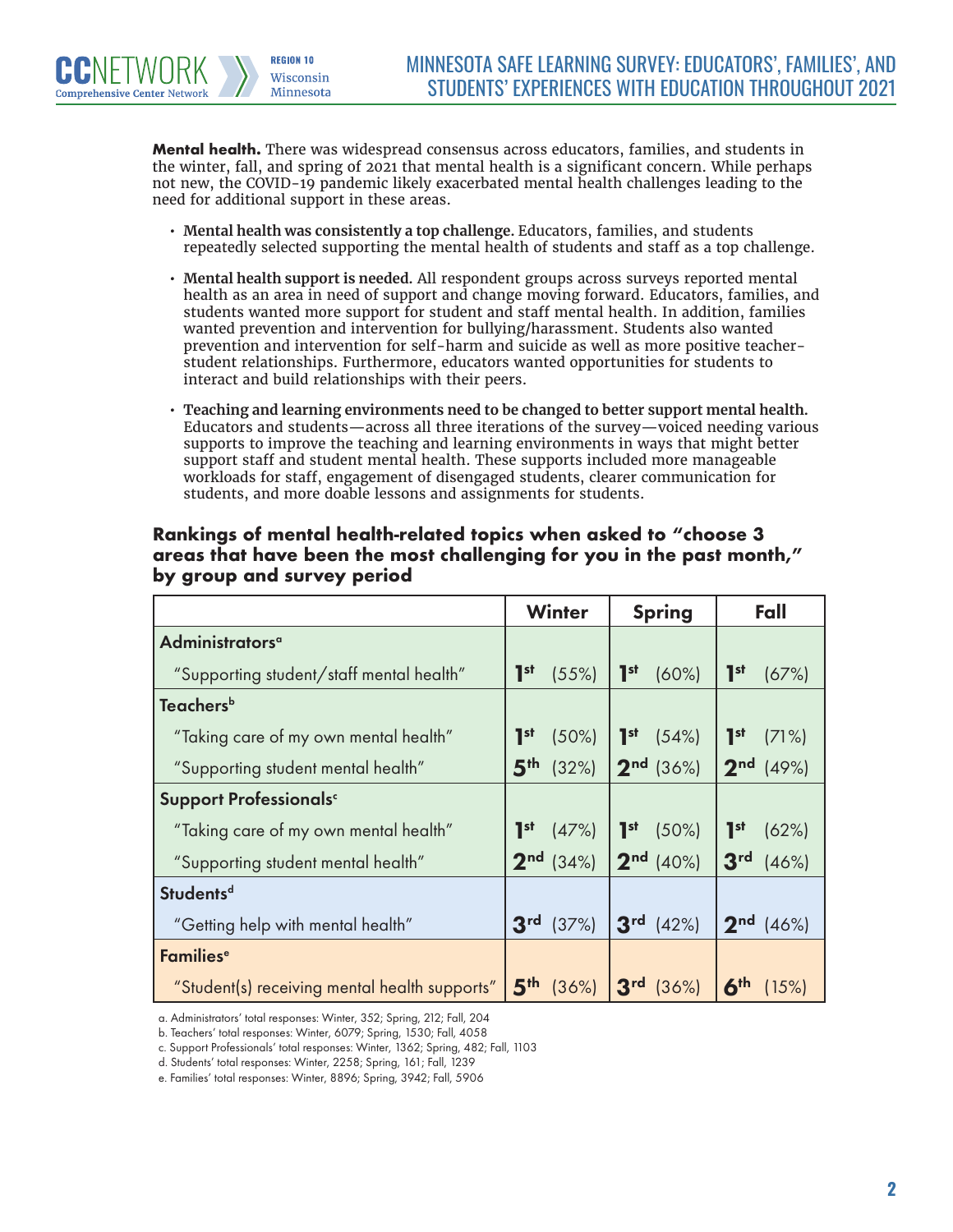**Learning and Engagement.** As the education landscape changed throughout 2021, so did the opinions that families, students, and educators held about student learning and engagement.

- **• Students reported they learned more in fall 2021 than they had since the pandemic began in March 2020.** Families and students agreed that a lot of learning occurred in fall 2021, compared to only some during the 2020-21 school year. Most educators agreed that some academic learning occurred across all three surveys, but the amount of educators reporting that students were learning a lot did increase in the Fall 2021 Survey.
	- There were mixed opinions when comparing fall 2021 to pre-COVID learning. Families with young students tended to report that learning in fall 2021 was about the same as pre-COVID, while educators, students, and families with secondary students most often reported that more learning happened pre-COVID.
	- Educators consistently reported across the surveys that socialemotional learning lagged behind academic learning.
- **• Engaging students in learning was both successful and challenging.** Educators, families, and students reported that engaging students in learning was among both their top successes and top challenges across all three survey iterations. Respondents reported that it was particularly challenging to elicit deep levels of engagement from students during periods of distance or hybrid learning and to re-engage highly disengaged students, especially as the pandemic has continued.

**Looking back and looking forward.** Findings from the series of three surveys (Winter, Spring, and Fall 2021) all demonstrate that COVID-19 dramatically disrupted schooling as we know it and will have lasting effects on education moving forward.

**• Technology was an area of dramatic improvement.** Compared to widespread reports of challenges with access to hardware, software, and internet at the beginning of the pandemic (CEHD [Distance Learning Survey\)](https://z.umn.edu/distancelearning), educators, families, and students reported successes with technology throughout 2021.

## To what extent do you believe you / your **To what extent do you believe you / your students**  are learning this school year? **All your**

|                               | A lot                               | Some | A little | Not at all | I don't know |  |  |  |
|-------------------------------|-------------------------------------|------|----------|------------|--------------|--|--|--|
| <b>Educators</b>              |                                     |      |          |            |              |  |  |  |
| Winter<br>$(n=489)$           | 22%                                 | 61%  |          |            | 15%          |  |  |  |
| Spring<br>$(n=296)$           | 32%                                 | 55%  |          |            | 10%          |  |  |  |
| Fall<br>$(n=570)$             | 41%                                 |      | 46%      |            | 10%          |  |  |  |
|                               |                                     |      |          |            |              |  |  |  |
| Winter                        | <b>The Early Childhood Families</b> |      |          |            |              |  |  |  |
| $(n=489)$                     | 39%                                 |      | 33%      | 20%        | $ 5\%$       |  |  |  |
| Spring<br>$(n=296)$           | 54%                                 |      | 32%      |            | 13%          |  |  |  |
| Fall<br>$(n=570)$             | 61%                                 |      |          | 29%        | 8%           |  |  |  |
| <b>TH</b> Elementary Families |                                     |      |          |            |              |  |  |  |
| Winter<br>$(n=4, 143)$        | 29%                                 | 40%  |          | 24%        | 6%           |  |  |  |
| Spring<br>$(n=2,308)$         | 40%                                 |      | 40%      |            | 16%          |  |  |  |
| Fall<br>$(n=3,937)$           | 61%                                 |      |          | 29%        | 8%           |  |  |  |
| Middle School Families        |                                     |      |          |            |              |  |  |  |
| Winter<br>$(n=3,563)$         | 21%                                 | 40%  |          | 30%        | 10%          |  |  |  |
| Spring<br>$(n=1,691)$         | 22%                                 | 43%  |          | 26%        | 8%           |  |  |  |
| Fall<br>$(n=2,702)$           | 51%                                 |      | 35%      |            | 11%          |  |  |  |
| High School Families          |                                     |      |          |            |              |  |  |  |
| Winter<br>$(n=3,947)$         | 21%                                 | 40%  |          | 28%        | $11\%$       |  |  |  |
| Spring                        | 24%                                 | 41%  |          | 25%        | 9%           |  |  |  |
| $(n=1,800)$<br>Fall           | 50%                                 |      | 35%      |            | 12%          |  |  |  |
| $(n=2,912)$                   |                                     |      |          |            |              |  |  |  |
| Students                      |                                     |      |          |            |              |  |  |  |
| Winter<br>$(n=2,225)$         | 27%                                 | 40%  |          | 19%        | 5%<br>9%     |  |  |  |
| Spring<br>$(n=1,086)$         | 26%                                 | 40%  |          | 20%        | 5%<br>9%     |  |  |  |
| Fall<br>$(n=1,275)$           | 45%                                 |      | 36%      |            | 12%          |  |  |  |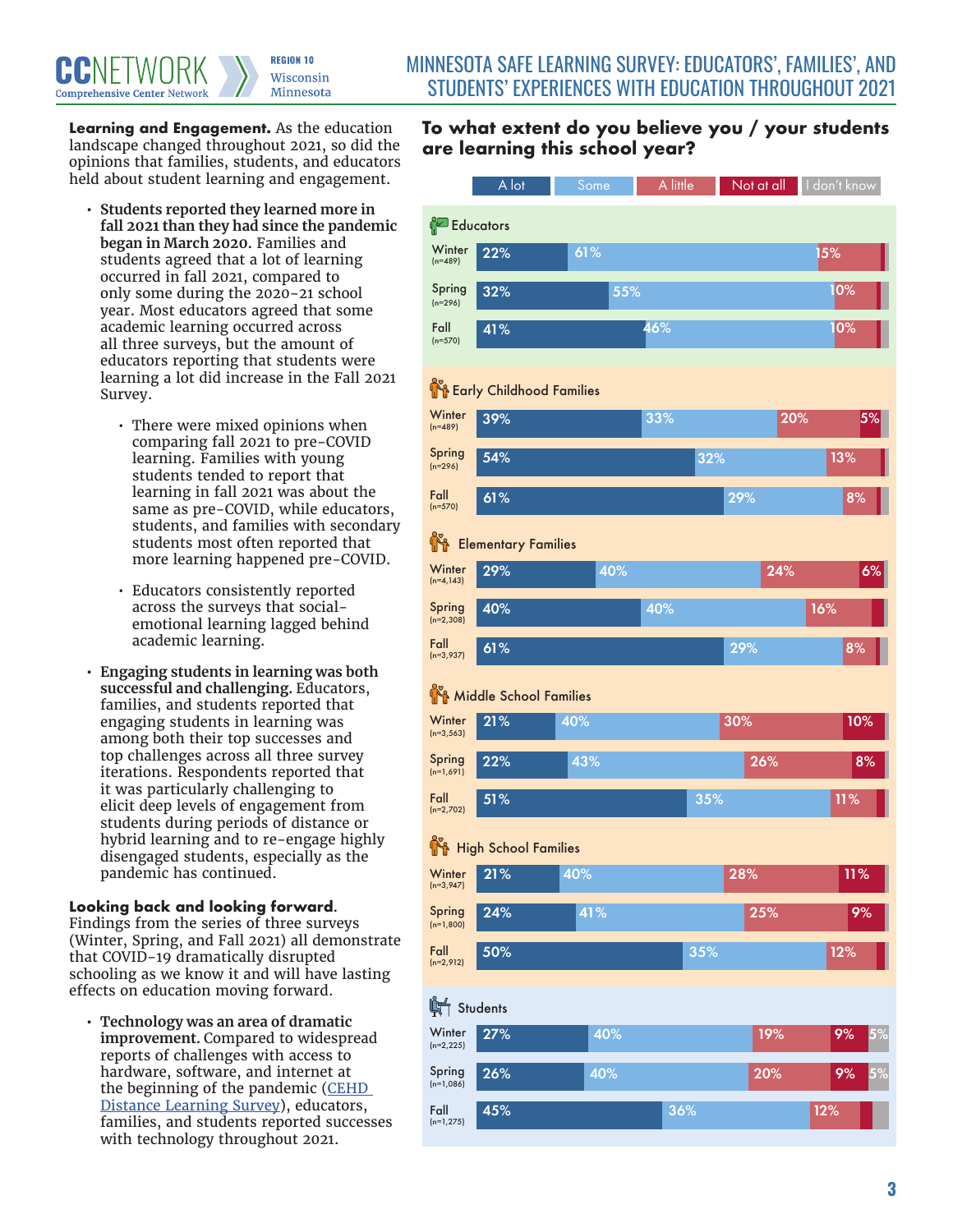- **• COVID mitigation strategies were an area of disagreement.** Respondents across groups reported ensuring the health and safety of students and staff as a success in the winter and spring of 2021 but a challenge in the fall of 2021. In addition, some respondents wanted to see more COVID mitigation strategies (e.g., contact tracing, vaccination requirements, and quarantine) in the fall of 2021 and some wanted to see fewer.
- **• More supportive school infrastructure, prioritization of equity, and greater involvement of stakeholders in decision-making were areas for learning and improvement moving forward.**  Specifically, educators and families wanted to see more manageable workloads for staff, smaller class sizes, and more support staff. Students wanted a "catch-up"/flex day built into the schedule, reduced focus on standardized testing, and later start times. Students wanted more instruction on systemic racism and sexual identity as well as more prevention and intervention for racism and racial microaggressions. Educators and families wanted more family and community, teacher/educator, and student involvement in decision-making.

### Looking Forward

**Comprehensive Center Network** 

**REGION 10** Wisconsin Minnesota

With over 53,000 individual responses across three surveys, there is an abundance of evidence supporting the aforementioned summary of findings. It's what comes next that we turn to now. These findings can offer insights to guide the next phase of providing education during the pandemic and beyond.

As schools continue to be affected by COVID-19, many are transitioning from "getting through" to managing a new normal. Below are a few questions stemming from the findings of the Safe Learning Surveys for the consideration of stakeholders impacting and impacted by PK-12 education in Minnesota. Our hope is that these questions help stakeholders better address areas of need.

#### **Students**

**• What worked for you during this time?** We heard about your increased satisfaction with technology and your need for more clarity in directions from educators. As schools continue to explore options like distance learning for snow days or different models of delivery of coursework, **what advice do you have for your teachers and principals?**

#### **Teachers and Support Staff**

• Your resiliency, creativity, and professionalism have been the driving force of our educational system for the past 22 months. From our first Distance Learning Survey in the spring of 2020 through the fall of 2021, there was an incredible change in your reported success with technology. While many more serious issues needing attention remain, the frustration reported with technology in the spring of 2020 was largely gone come the fall of 2021. Of course, mental health continues to be your most reported concern. In this time of overwhelming demands, **how can you propose and collectively advocate for structures that will make workloads more manageable for you and your colleagues?** Additionally, as you continue to support your students day-in and day-out, **how can you elevate their voices and provide opportunities for their perspectives, and the perspectives of their families, to inform schooling moving forward?** Lastly, as you advocate for improved structures and supports, **how can you also take time for yourself to rest and recharge?**

#### **Families**

• If there was anything from educational research that was reinforced in the initial stages of distance learning, it was the confirmation that the family is the most important factor in student success. Families made incredible sacrifices and engaged in their students' educations in ways that elevated their influence in the decisions schools were making. We are hopeful this solicitation of family and community input in so much of what happens in schools outlasts COVID-19. **What has and has not worked for you during this time? What do your students need? How can you communicate these insights to your students' teachers and school leaders?** 

#### **Administrators**

• The ability to manage very complex technical problems—such as food distribution, technology deployment, and COVID-19 safety protocols—reinforced the strength so many of you have in analysis and decision-making. We see the next step will be transitioning those skills from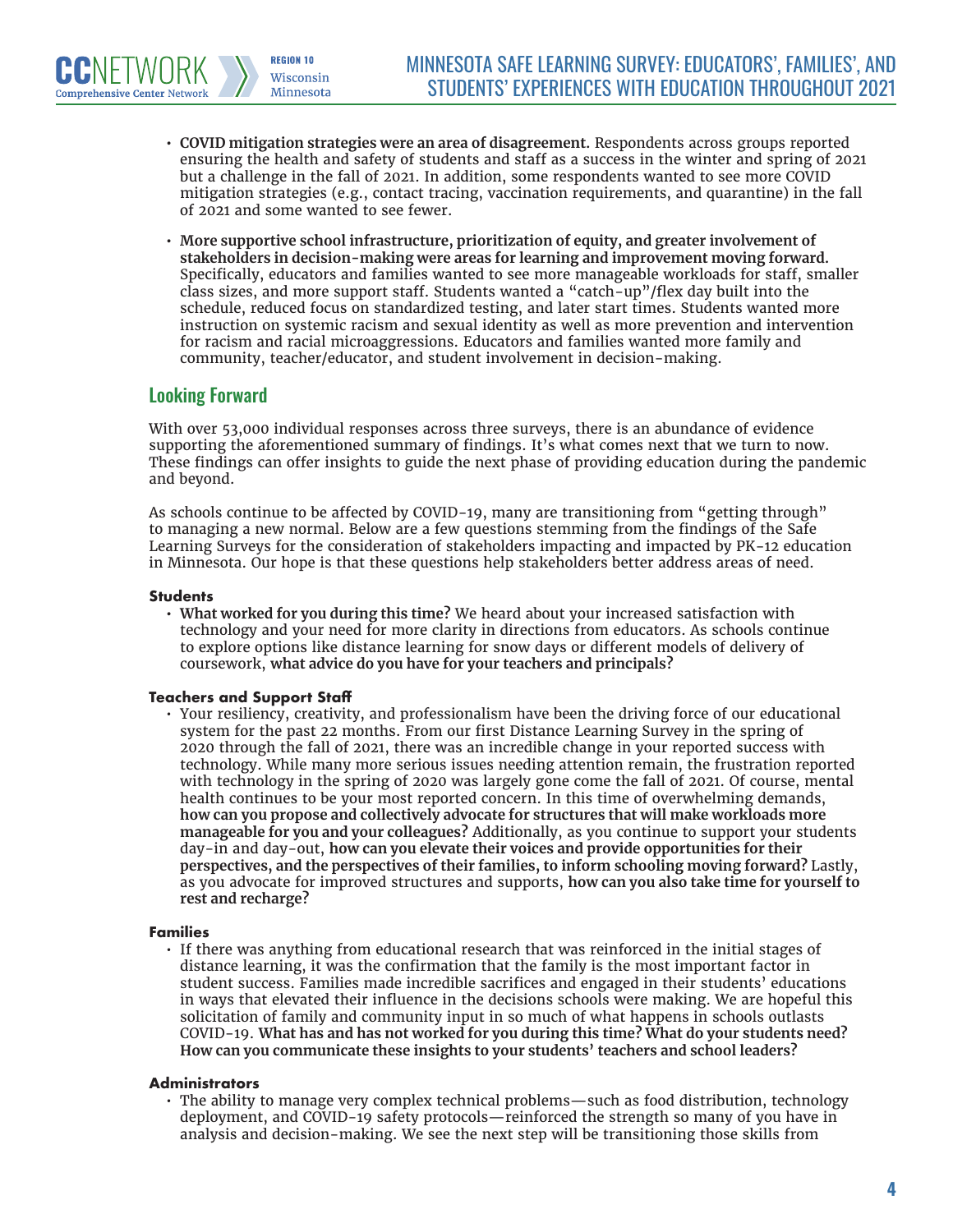solving technical problems to adaptive ones. **How can structures be created or modified to make the workloads placed on teachers and support staff more manageable?** How will the curriculum be aligned for acceleration? How will assessment be used for learning and not just accountability? **How will we think about the support students, families, and educators may need right now?** Schools across the state are facing many of the same issues, yet we often try to solve these problems by ourselves at the local level. **How can you engage in collaboration with your regional colleagues, your service cooperative, MDE's regional centers of excellence, the University of Minnesota's Center for Applied Research and Educational Improvement [\(CAREI](https://carei.umn.edu/)), etc.?** After all, there is clear evidence that collective leadership has some of the greatest impacts on student learning [\(Wahlstrom, Seashore Lewis, Leithwood, and Anderson, 2010](https://www.wallacefoundation.org/knowledge-center/pages/investigating-the-links-to-improved-student-learning.aspx)).

#### **School Boards**

**Comprehensive Center Network** 

**REGION 10** Wisconsin Minnesota

• With the overwhelming concern about mental health, school boards too are likely looking for ways they can support those they serve. A few questions school boards may want to discuss are things like: **do we need to think about time and our school calendar differently?** For example, the Rochester School Board decided to add collaboration and well-being days throughout the year to allow educators more time to collaborate as they worked to catch kids up. **Are there ways we can secure more mental health professionals to support our schools? Are there opportunities to collaborate with city and county leaders to develop integrated services for students?**

#### **Policymakers**

• The concerns presented in these findings are certainly ones that require thoughtful leadership, collaboration, and innovative ideas that lead to new ways of providing education that better meet students', families', and educators' needs. Much work has been done to increase the numbers of teachers of color and American Indian teachers, though the retention of these teachers along with other teachers needs to become a focus. This requires culturally responsive leaders and environments. Mental health concerns stretch across all aspects of the educational system and beyond our schools' physical walls. **How can policymakers leverage systems outside of education to support the communities in which students and families live?** Can easier collaboration occur at the county level so that mental health supports and services are more seamless? What resources and guidance need to be accessible to school and community organizations to make this kind of collaboration effective?

#### Mental Health Resources

- A comprehensive list of resources on [Responding to COVID-19 School Mental Health](https://mhttcnetwork.org/centers/global-mhttc/responding-covid-19-school-mental-health-resources)
- [Child Trauma Toolkit for Educators](https://wmich.edu/sites/default/files/attachments/u57/2013/child-trauma-toolkit.pdf)
- [Common Trauma Symptoms in Students and Helpful Strategies for Educators](https://ies.ed.gov/ncee/edlabs/regions/appalachia/events/materials/04-8-20-Handout3_common-trauma-symptoms-and-helpful-strategies-for-educators.pdf)
- [Common Symptoms of Trauma by School Age Group](https://safesupportivelearning.ed.gov/sites/default/files/SP2L16%20Hndt_SymptomsTraumaSchoolAge.pdf)
- [Recognizing the Signs of Trauma](https://www.edutopia.org/article/recognizing-signs-trauma) in the classroom
- [Responding to Trauma in Your Classroom](https://www.learningforjustice.org/magazine/spring-2016/responding-to-trauma-in-your-classroom) and [Addressing Race and Trauma in the Classroom](https://www.nctsn.org/sites/default/files/resources/addressing_race_and_trauma_in_the_classroom_educators.pdf)
- [Strategies to Build Relationships with Students](https://turnaroundusa.org/wp-content/uploads/2020/06/BuildingRelationships-WestEd.pdf)
- [Structural Supports to Promote Teacher Well-Being](https://annenberg.brown.edu/sites/default/files/EdResearch_for_Recovery_Brief_19.pdf)
- [Advancing Comprehensive School Mental Health Systems: A Guide for State Education Agencies](https://753a0706.flowpaper.com/CCSSOMentalHealthResource/#page=1)
- [Grief Resources for Students and Families](https://www.dougy.org/grief-support-resources)

#### Other Resources

Results from several nationwide surveys about schooling during the COVID-19 pandemic echoed trends seen in Minnesota. Examples include:

- [YouthTruth's Student Survey: Learning & Well-Being During COVID-19](https://youthtruthsurvey.org/resources/#SWI) (Students)
- [RAND Corporation's Will Students Come Back? School Hesitancy and Parental Preferences for](https://www.rockefellerfoundation.org/report/july-2021-parent-survey-about-school-hesitancy-and-preferences-for-covid-19-safety-practices-in-schools/)  [COVID-19 Safety Practices in Schools](https://www.rockefellerfoundation.org/report/july-2021-parent-survey-about-school-hesitancy-and-preferences-for-covid-19-safety-practices-in-schools/) (Families)
- [Learning in the 21st Century: How the American Public, Parents, and Teachers View K-12](https://digitalpromise.org/2021/05/13/new-national-survey-analyzes-impact-of-covid-19-on-teaching-and-learning/)  [Teaching and Learning in the Pandemic](https://digitalpromise.org/2021/05/13/new-national-survey-analyzes-impact-of-covid-19-on-teaching-and-learning/) (Families, Educators)
- [Key Findings from the 2021 State of the U.S. Teacher Survey](https://www.rand.org/pubs/research_reports/RRA1108-1.html) (Educators)
- [National Survey of Public Education's Response to COVID-19](https://www.air.org/project/national-survey-public-educations-response-covid-19) (School & District Administrators)